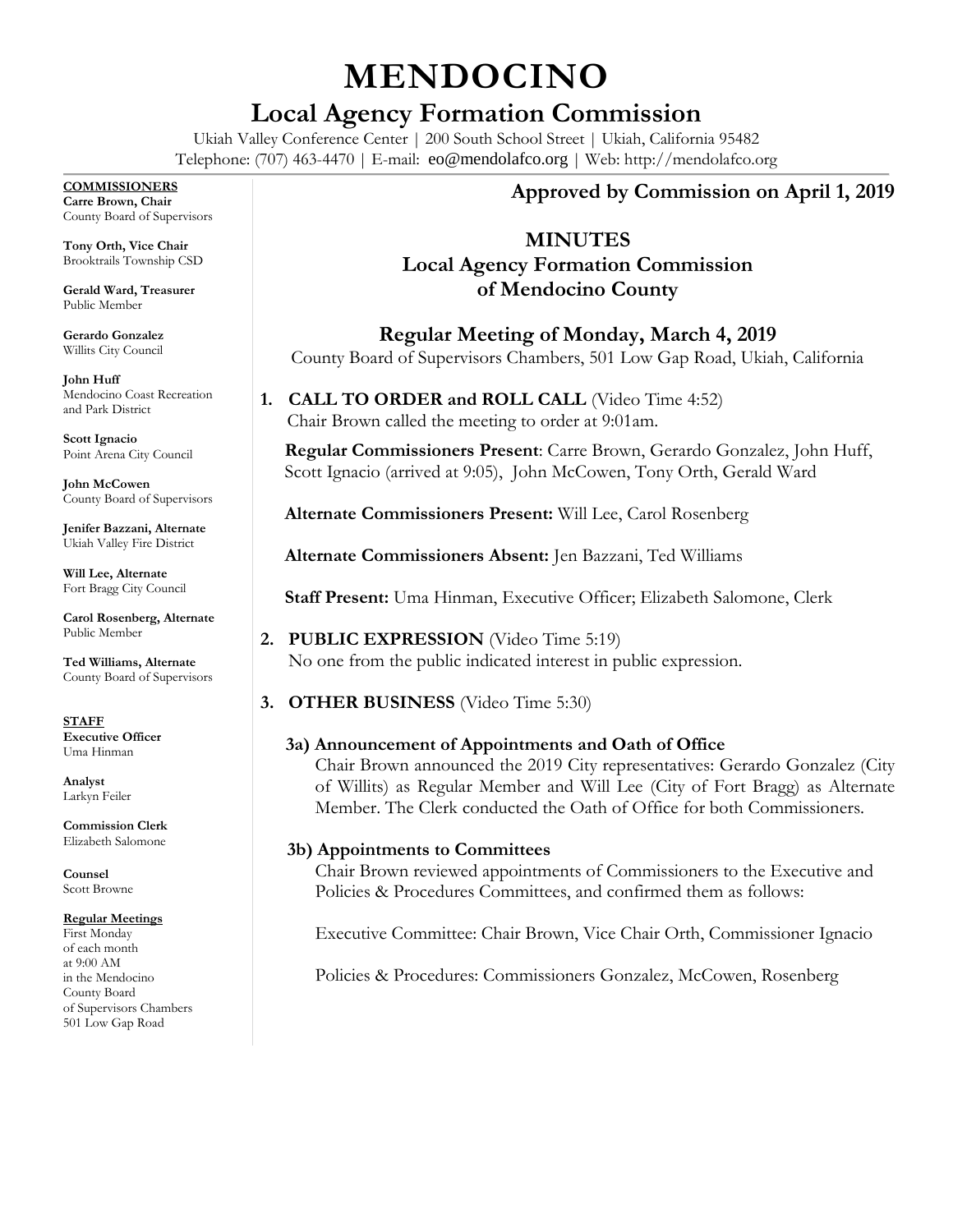#### **4. CONSENT CALENDAR** (Video Time 11:38)

# **4a) Approval of the February 4, 2019 Regular Meeting Summary**

**4b) Approval of the February 2019 Claims & Financial Reports**

| February 2019 Claims totaling      |               | 9,829.52   |
|------------------------------------|---------------|------------|
| Hinman & Associates Consulting     |               | \$8,366.99 |
| P. Scott Browne                    | <sup>SS</sup> | 600.00     |
| Ukiah Valley Conference Center     |               | 481.57     |
| Mendocino County, GIS & Televising | <sup>SS</sup> | 380.96     |

Upon motion by Commissioner Orth and second by Commissioner Ignacio, Consent Calendar items 4a) Approval of the February 4, 2018 Regular Meeting Summary Minutes with noted edit, 4b) Approval of the February 2018 Claims and Financial Report, were approved by roll call vote:

Ayes: (6) Brown, Huff, Ignacio, McCowen, Orth, and Ward Abstain: (1) Gonzalez

## **5. PUBLIC HEARING ITEMS** (Video 13:20)

## **5a) Public Hearing for the Fort Bragg Rural Fire Protection District (FPD), Municipal Service Review (MSR) and Sphere of Influence (SOI) Update**

EO Hinman presented the Municipal Service Review and Sphere of Influence Update. Comments and questions were offered by Commissioners Ward, Orth, McCowen, and Gonzalez.

Chair Brown opened the public hearing at 9:17am.

The following points were noted:

- <sup>o</sup> Include the table showing the terms of Board members without their names.
- Page 2-2, Section 2.1.3. Consider changing "service" to "power."
- <sup>o</sup> Reinforcement of the request for future reviews of Fire Authorities to include all Authority entities together (e.g.., the Fort Bragg Rural Fire Protection District and the City of Fort Bragg), so as to capture all finances of the Fire Authority in one document.

Chair Brown invited public comment at 9:25am. No public comments were offered.

Chair Brown closed the public hearing at 9:26 am.

Upon motion by Commissioner Ward and second by Commissioner Gonzalez, adoption of LAFCo Resolution 18-19-05, approving the Fort Bragg Rural Fire Protection District Municipal Service Review and Sphere of Influence Update and affirming the District's existing Sphere of Influence that is coterminous with the District's boundary; finding the Fort Bragg Rural Fire Protection District Municipal Service Review and Sphere of Influence Update exempt from the California Environmental Quality Act (CEQA) pursuant to Title 14 California Code of Regulations Sections 15306 and 15061(b)(3); and approving the Notice of Exemption for filing was approved by roll call vote:

Ayes: (7) Brown, Gonzalez, Huff, Ignacio, McCowen, Orth, and Ward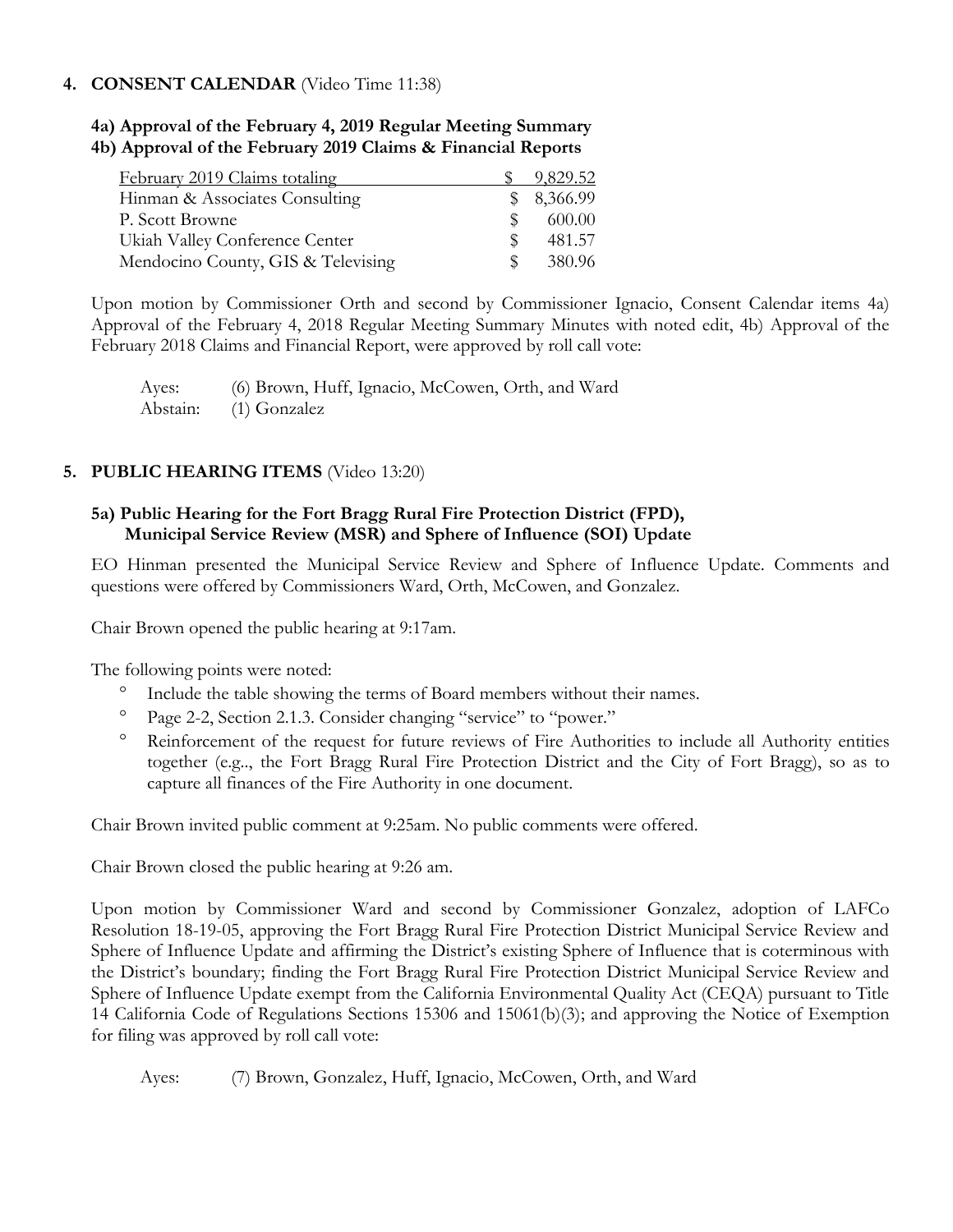## **6. WORKSHOP ITEMS**

#### **6a) Workshop on Preliminary Draft Budget and Work Plan for FY 2019-20**

EO Hinman presented the Preliminary FY 2019-20 Budget and Work Plan. Comments and questions were offered by Commissioners Ward, Orth, Rosenberg, and McCowen.

- Treasurer Ward reported the Mendocino County Auditor's office updated the County held LAFCo account total as \$36,560.38 as of today, with \$144 accounts receivable. He recommended removing \$35,000 from the account to deposit into the checking account. Based on the information provided, EO Hinman estimated that at the end of the FY 2018-19 expenditures should be approximately \$6,300 under the adopted budget. She noted that the adopted budget anticipated withdrawing from Reserves to meet operational expenses and that amount is now anticipated to be \$1,500.
- Treasurer Ward noted that because reserves were going to reach or be below the policy minimums, it was very likely that apportionment fees will need to be raised for the next budget.
- Treasurer Ward spoke supporting no increase in apportionment fees for FY 2019-20 but will be supporting an increase in apportionment fees for FY 20120-21.
- <sup>o</sup> Commissioner Orth spoke supporting incremental increases in the apportionment fees rather than a major increase in a future year, as well as noting the possibility of unanticipated additional costs associated with a potential MSR/SOI for the CSA #3.
- <sup>o</sup> Commissioner Rosenberg spoke supporting Commissioner Orth's concerns and noted the recent unfunded mandated requirements placed upon the Commission.
- <sup>o</sup> Commissioner McCowen spoke supporting lowering the legal reserves and not increasing the apportionment fees, referencing the structure of LAFCo provides it the ability to increase the apportionment fees annually to cover the costs of running the Commission and any potential litigation.
- Commissioner Gonzalez spoke supporting incremental increases rather than an upcoming major increase.

# **Chair Brown tabled Item 6a) Workshop on Preliminary Draft Budget and Work Plan for FY 2019-20 and moved to Item 7a).**

## **6a) CONTINUED (Workshop on Preliminary Draft Budget and Work Plan for FY 2019-20) (Video 49:00)**

Upon motion by Commissioner McCowen and second by Commissioner Gonzalez, direction to staff to notice a public hearing for the Proposed Draft Budget and Work Plan for FY 2018-19 for April 1, 2019 with apportionment fees at \$135,000 and the budget at \$160,248 was approved by roll call vote:

Ayes: (7) Brown, Gonzalez, Huff, Ignacio, McCowen, Orth, and Ward

# **7. MATTERS FOR DISCUSSION & POSSIBLE ACTION**

# **7a) Proposed Amendment to Financial Reserves Policy (Video 38:36)**

EO Hinman presented the staff report. Comments and questions were offered by Commissioners Ward, Orth, Huff, McCowen, Rosenberg, and Ignacio.

Upon motion by Commissioner McCowen and second by Commissioner Ward, adoption of Resolution 2018- 19-06 approving LAFCo Resolution No. 18-19-06 amending Policy 5.1.5 to reduce the legal reserve amount to \$35,000 was approved by roll call vote:

Ayes: (7) Brown, Gonzalez, Huff, Ignacio, McCowen, Orth, and Ward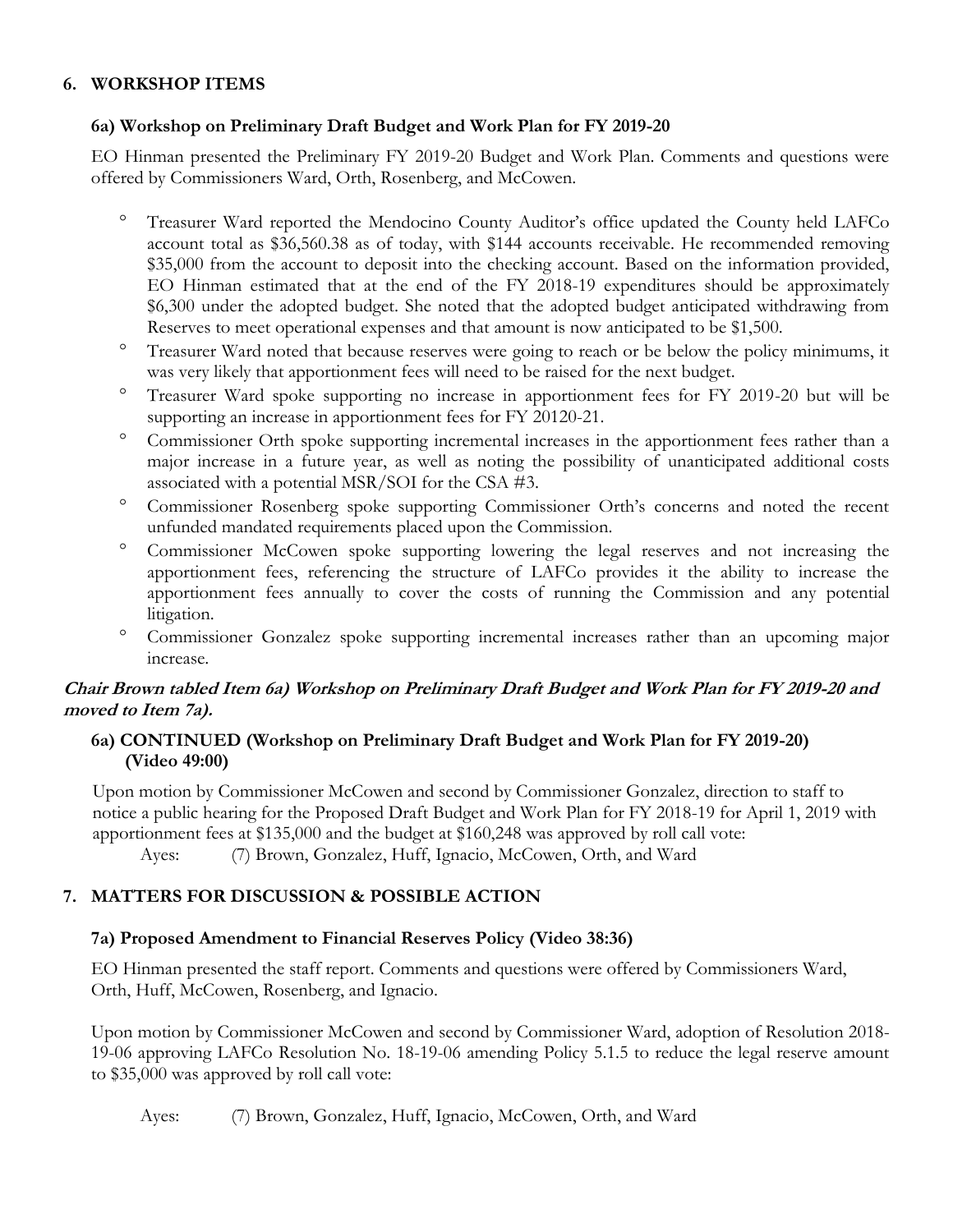# **Chair Brown called a break from 9:52am – 10:01am. (Video 52:02-1:01:48) 7b) County Service Area 3 Status Determination (Video 1:02:00)**

EO Hinman presented the item regarding the State Controller's Office (SCO) notification to Mendocino LAFCo that County Service Area (CSA) 3 was identified as an inactive district in accordance with SB 448, noting the Commission reviewed and tabled the matter during its February 4, 2019 Regular meeting to allow the County Board of Supervisors an opportunity to address the issue at their Regular meeting of February 5, 2019. Comments and questions throughout the discussion were offered by Commissioner McCowen, Ward, Gonzalez, Orth, Rosenberg, and Ignacio.

Katherine Elliot, Mendocino County Counsel, addressed the Commission submitting a letter to the Commission "Re: County Service Area #3, Agenda Item 7b)." The letter was distributed to the Commissioners and placed in the record. Counsel Elliot noted that once the CSA #3 is funded by the County, it no longer meets the criteria for dissolution and once it is funded, a letter from LAFCo notifying the State Controller's office of the current status, would serve as determination of an active status.

Carmel Angelo, Mendocino County CEO, provided an update to the Commission on the progress at the Board of Supervisors on this matter and the proposal for additional revenue for ongoing funding of the CSA #3.

Chief Andres Avilla, Anderson Valley Community Service District, address the Commission. He summarized the past efforts of the District to annex and how an active CSA 3 could assist the District in serving the public.

Upon motion by Commissioner McCowen and second by Commissioner Ward, authorize LAFCo staff that once they have received confirmation that the County of Mendocino has transferred assets into County Service Area, to notify the State Controller's office that CSA 3 does not meet the requirements of an inactive District was approved by unanimous vote:

Ayes: (7) Brown, Gonzalez, Huff, Ignacio, McCowen, Orth, and Ward

## **7c) Special District Risk Management Agency Board of Directors 2019 Nominations (Video Time: 1:24:15)**

EO Hinman presented the call for nominations of candidates for the SDRMA Board of Directors 2019 Election. Commission consensus was to take no action.

# **8. INFORMATION/ REPORT ITEMS**

#### **8a) Work Plan, Current, and Future Proposals** (Video Time: 1:25:45)

EO Hinman presented the staff report, noting updates including a pre-application for detachment from the Mendocino Coast Health Care District. She also provided details on the upcoming schedule for MSR/SOI updates.

#### **8b) Correspondence (Video Time: 1:27:20)**

EO Hinman noted no correspondence to report.